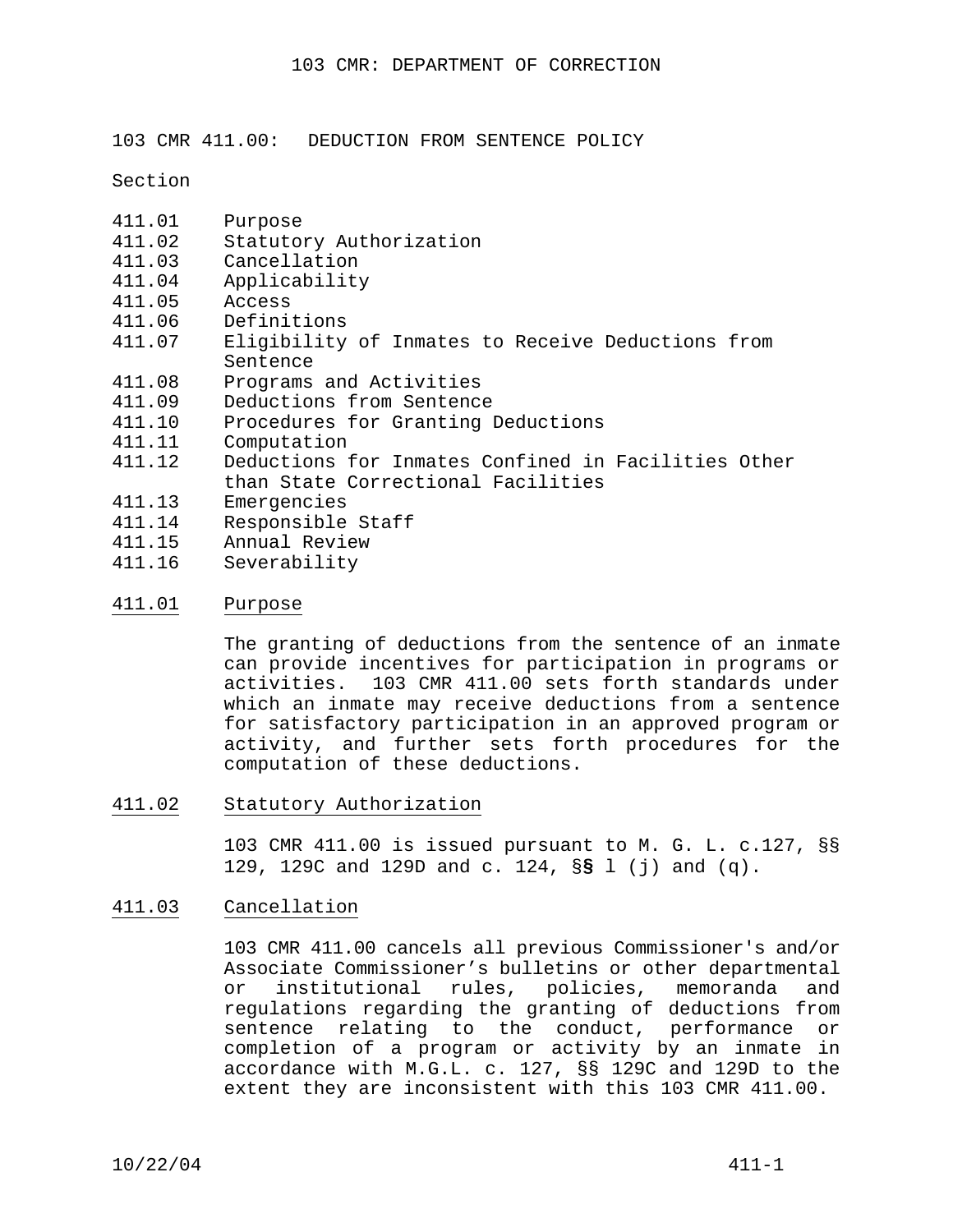# 411.04 Applicability

103 CMR 411.00 is applicable to all state inmates in state correctional facilities, county correctional facilities, and correctional facilities operated by the federal government or other states where inmates committed to the custody of the department are confined. 103 CMR 411.00 may also be applicable to inmates committed to a county correctional facility but confined in a state correctional facility and to inmates, while still under sentence, committed to the Bridgewater State Hospital or a facility of the Department of Mental Health in accordance with M.G.L. c. 123, or the Treatment Center for Sexually Dangerous Persons in accordance with M.G.L. c. 123A.

#### 411.05 Access

103 CMR 411.00 shall be maintained within the Central Policy File of the Department and will be accessible to all Department employees. A copy of 103 CMR 411.00 shall also be maintained in each superintendent's central policy file and at each inmate library.

#### 411.06 Definitions

Associate Commissioner of Re-entry and Reintegration – the senior staff person whose duties include, but are not limited to, the management of classification, programs, education, re-entry and reintegration.

 Commissioner - the chief executive officer of the Department of Correction.

 Committing Institution - the institution to which the inmate was originally committed, i.e.**,** MCI**-**Cedar Junction at Walpole, MCI-Concord and MCI-Framingham.

 Computerized Earned Time Report – the mechanism used to report earned good time credited to an inmate.

 County, Interstate and Federal Manager – the designated staff person whose duties include, but are not limited to; issues relating to inmates housed in county, interstate and federal facilities.

 Criminal Offender Record Information (CORI) - records and data compiled by a criminal justice agency which concerns an identifiable individual pursuant to M.G.L. c.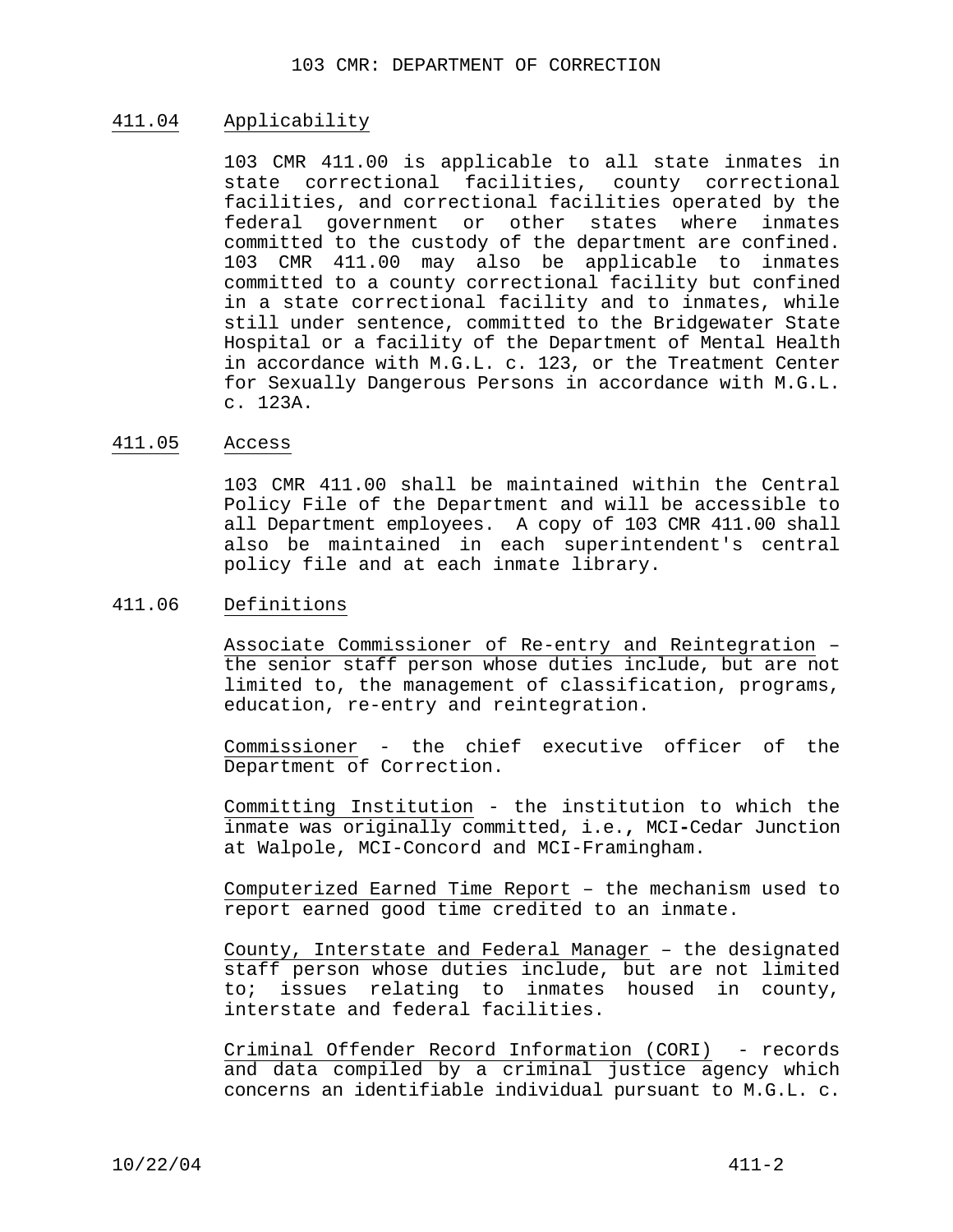6, §§. 167 through 178B.

Deduction - a deduction from sentence.

 Deductions From Sentence Master Card - card used to record inmate's work, education and program participation, earned through December, 1990.

 Education program - an academic program which is approved and entered into the IMS, indicating the approval.

Facility - a state correctional facility, a county correctional facility, a correctional facility outside the Commonwealth, the Bridgewater State Hospital, the Department of Mental Health and the Treatment Center for Sexually Dangerous Persons at which state inmates are incarcerated.

 Incomplete – not completing all requirements, duties, and responsibilities that attach to a program or activity.

Inmate Management System (IMS) - The Department of Correction's automated information system that provides processing, storage and retrieval of inmate-related information needed by Department personnel and other authorized users within the criminal justice system.

Month - a calendar month.

 Prison camp - a camp designated by the Commissioner pursuant to M.G.L. c. 127, §§ 83A or 83E, i.e.**,** MCI-Plymouth.

 Prison industry - a program established under M.G.L. c. 127, § 51.

 Satisfactory Conduct - the observance of all rules and regulations governing the behavior of an inmate.

 Satisfactory Performance - the fulfillment of all requirements, duties and responsibilities that attach to a program or activity.

 Superintendent - the chief administrative officer of a correctional institution, a director of a contract facility or the administrator of a county correctional facility.

 Unsatisfactory Conduct – the non-observance of any rules or regulations governing the behavior of an inmate.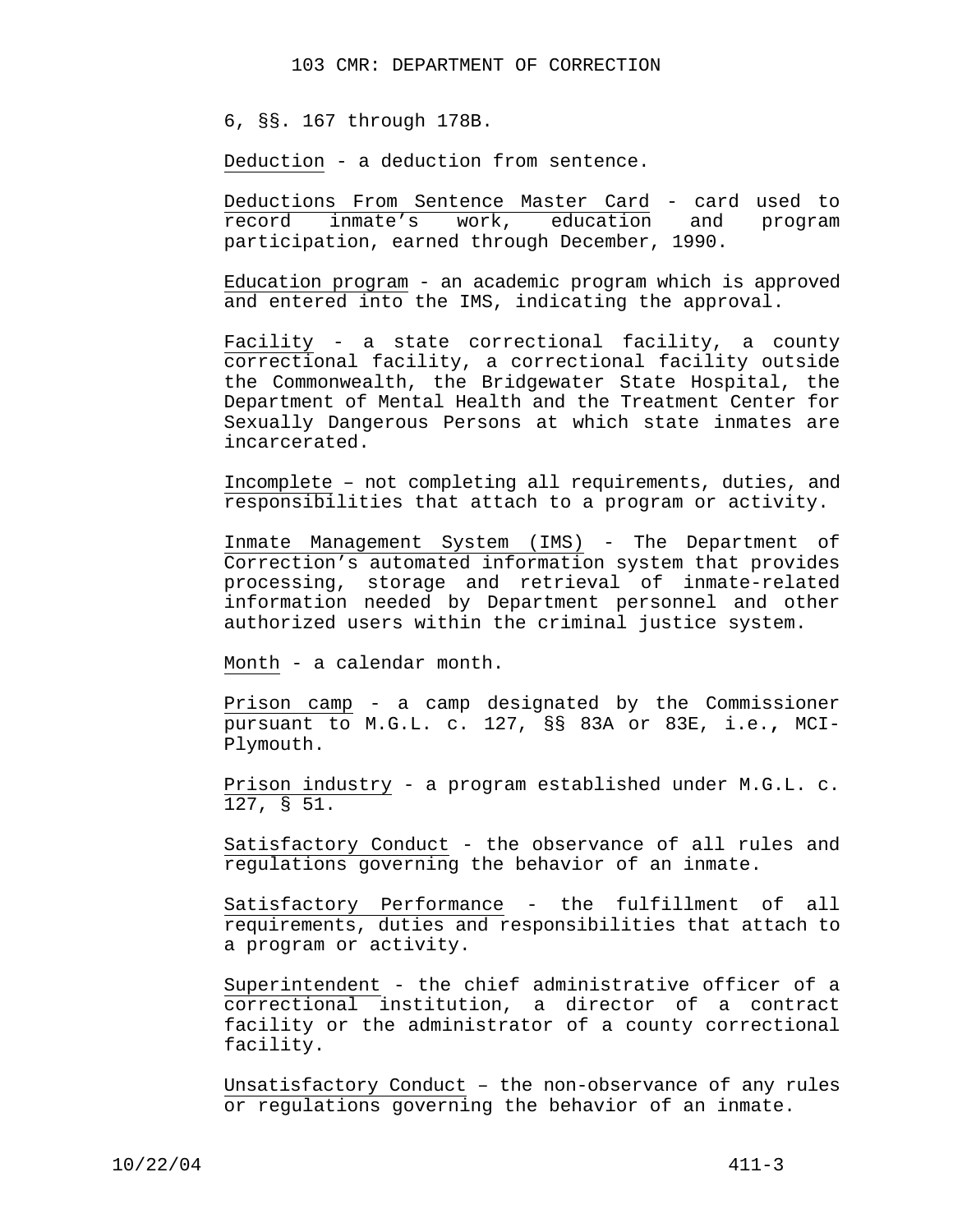Vocational Training Program - a vocational program which is approved and entered into the IMS, indicating the approval.

# 411.07 Eligibility of Inmates to Receive Deductions from Sentence

Each state inmate may receive a deduction from his sentence in accordance with 103 CMR 411.00 unless the law under which an inmate is committed specifically prohibits the awarding of deductions. An inmate serving a life sentence may be granted such deductions except that such deductions shall not take effect upon the sentence computation unless the sentence is commuted or otherwise revised to a term of years.

# 411.08 Program and Activities

- (1) General Standards, Categories of Programs and Activities. The following are general standards and categories of programs and activities under 103 CMR 411.00:
	- (a) Satisfactory performance of an inmate in a work assignment approved via the institution work assignment plan as outlined in 103 DOC 450: Institution Work Assignments**.**
	- (b) Satisfactory performance of an inmate in an educational or vocational program**.** Approved educational or vocational programs are listed in IMS.
	- (c) Satisfactory performance of an inmate in any other program or activity which has been submitted by the superintendent and approved by the Associate Commissioner of Re-entry and Reintegration. Approved programs are listed in IMS.
- (2) The superintendent of each state correctional facility and county correctional facility or a designee shall**,** subject to the approval of the Commissioner or a designee, post a list of approved programs for their institution. Except for inmates subject to the provisions of 103 CMR 411.12, an inmate may receive deductions from sentence only for participation in those approved programs and activities specifically set forth on such lists. Programs and Activities Lists, for Department of Correction facilities**,** shall be reviewed at least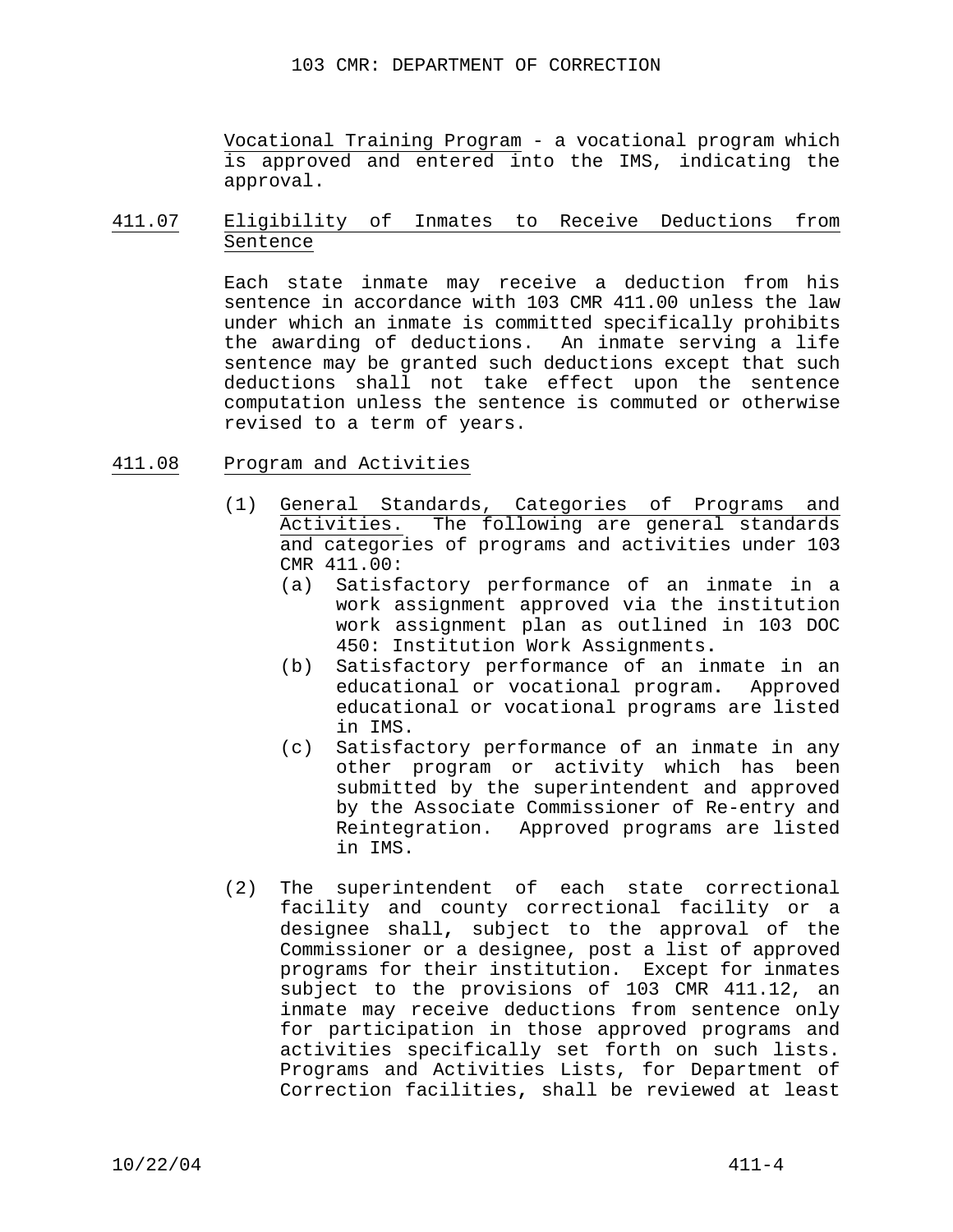annually and may be revised and updated annually

for submission to the Commissioner or a designee, for review and approval.

(3) No state inmate, confined in a state or county facility, shall receive any deductions from sentence unless the inmate has participated satisfactorily.

#### 411.09 Deductions from Sentence

- (1) M.G.L. c.127, § 129D (Earned Good Time)
	- (a) An inmate may receive a maximum of 7.5 days a month deduction from sentence for satisfactory performance in an approved employment, educational or vocational training program or activity.(Note: To earn credit for a month's participation, inmates should normally be participating for 15 continuous days or more in a calendar month.) Such deductions shall be granted in the following manner:
		- 1. Employment Programs: Deductions totaling not more than 2½ days a month may be granted to an inmate who is involved in one or more approved work program(s)**.**
		- 2. Education and Vocation Training Programs: Deductions totaling not more than 2½ days a month may be granted to an inmate who is involved in one or more approved educational or vocational training program(s).
		- 3. Activities: Deductions totaling not more than 2½ days a month may be granted to an inmate who is involved in one or more approved activities.
	- (b) Any deductions from sentence earned pursuant to M.G.L. c.127, § 129D, once granted, cannot be forfeited for disciplinary infractions.
- (2) M.G.L. c.127, §129C (Camp Time)
	- (a) For the satisfactory conduct of an inmate confined in a prison camp, the Commissioner or designee may grant a deduction from sentence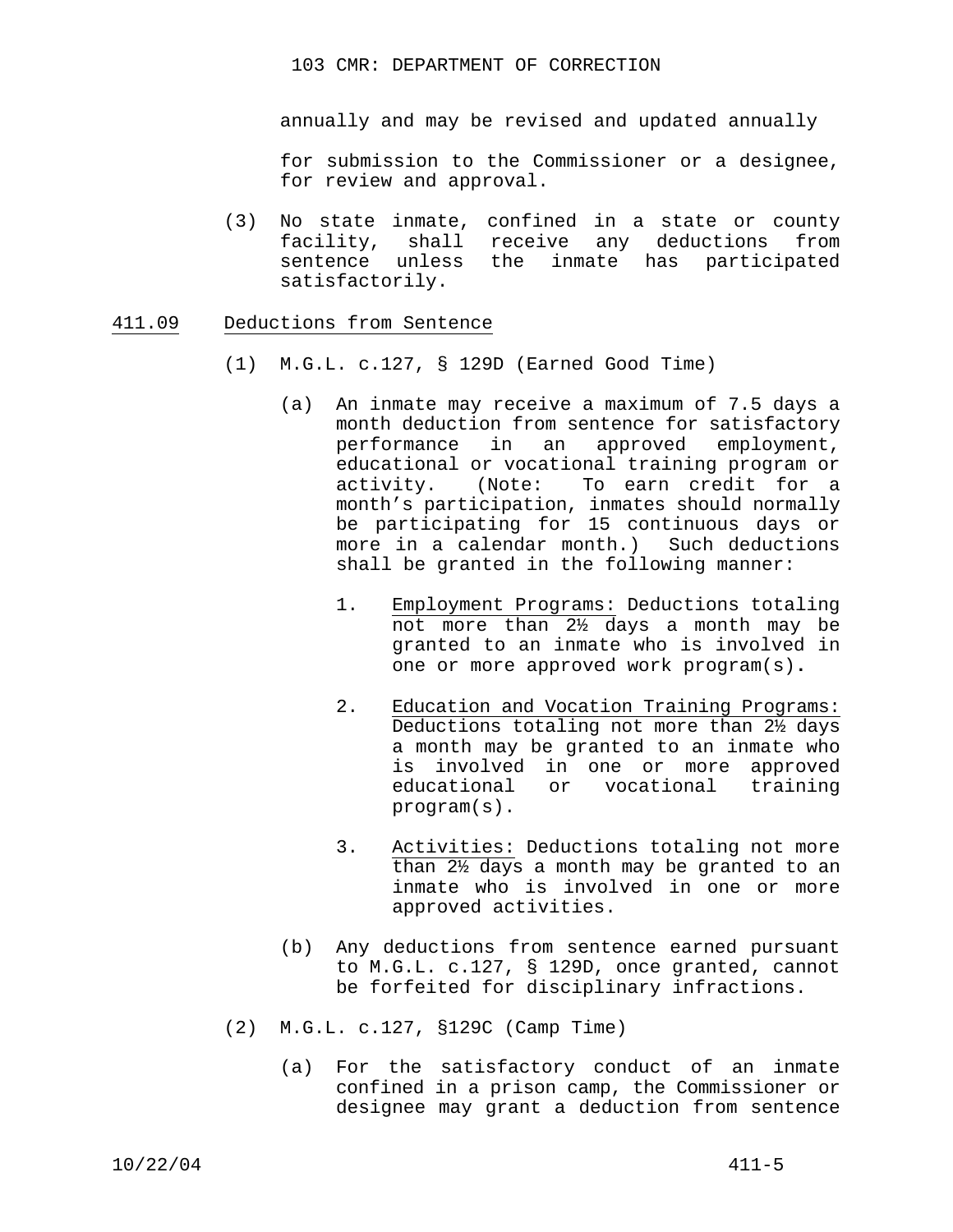of not more than 2½ days for each 30 day period spent in confinement in a prison camp.

(b) Any deductions from sentence granted pursuant to M.G.L. c. 127, § 129C once granted, cannot be forfeited for disciplinary infractions, or escape from a prison camp.

### 411.10 Procedures for Granting Deductions

Earned good time will be updated on all state inmates and state inmates housed in county facilities in accordance with the schedule outlined in 103 CMR 411.00**.**

At sites where IMS has been fully implemented, an inmate is enrolled in programs through the Programs Enrollment screen or in work through the Review and Assign Inmate screen. Program facilitators and work supervisors must enter attendance at the completion of each program or work session. Performance is rated and entered into IMS monthly by the program facilitators and work supervisors through the Performance Rating screen. Program supervisors, Industries Supervisors, and the work assignment officer must complete the credit approval screen for the prior month by the  $6<sup>th</sup>$  of the month. Additionally, for applicable programs, program supervisors shall complete the Good Time for Program Completion screen after the program facilitator has entered the inmate in the Program Discharge screen as successfully completing the program. For any earned good time awarded in error, deletion requests shall be forwarded to Technology Services through the Director of Treatment for Programs/Education and Work Assignments. For sites where IMS has not been fully implemented, the following procedures shall be followed:

(1) Supervisors of programs, industrial instructors, or other personnel involved in supervising an inmate in an approved program or activity shall, at the end of each month, prepare a monthly program roster, listing all inmates who participated in that program or activity for that month, rating performance as either satisfactory, unsatisfactory or incomplete. Program rosters must be submitted to the institutional record supervisor by the  $15<sup>th</sup>$  day of the following month and entered into the Earned Good Time Screen and authorized by the end of that month**.** For earned time prior to December 1990, reference the Deduction From Sentence Master Card.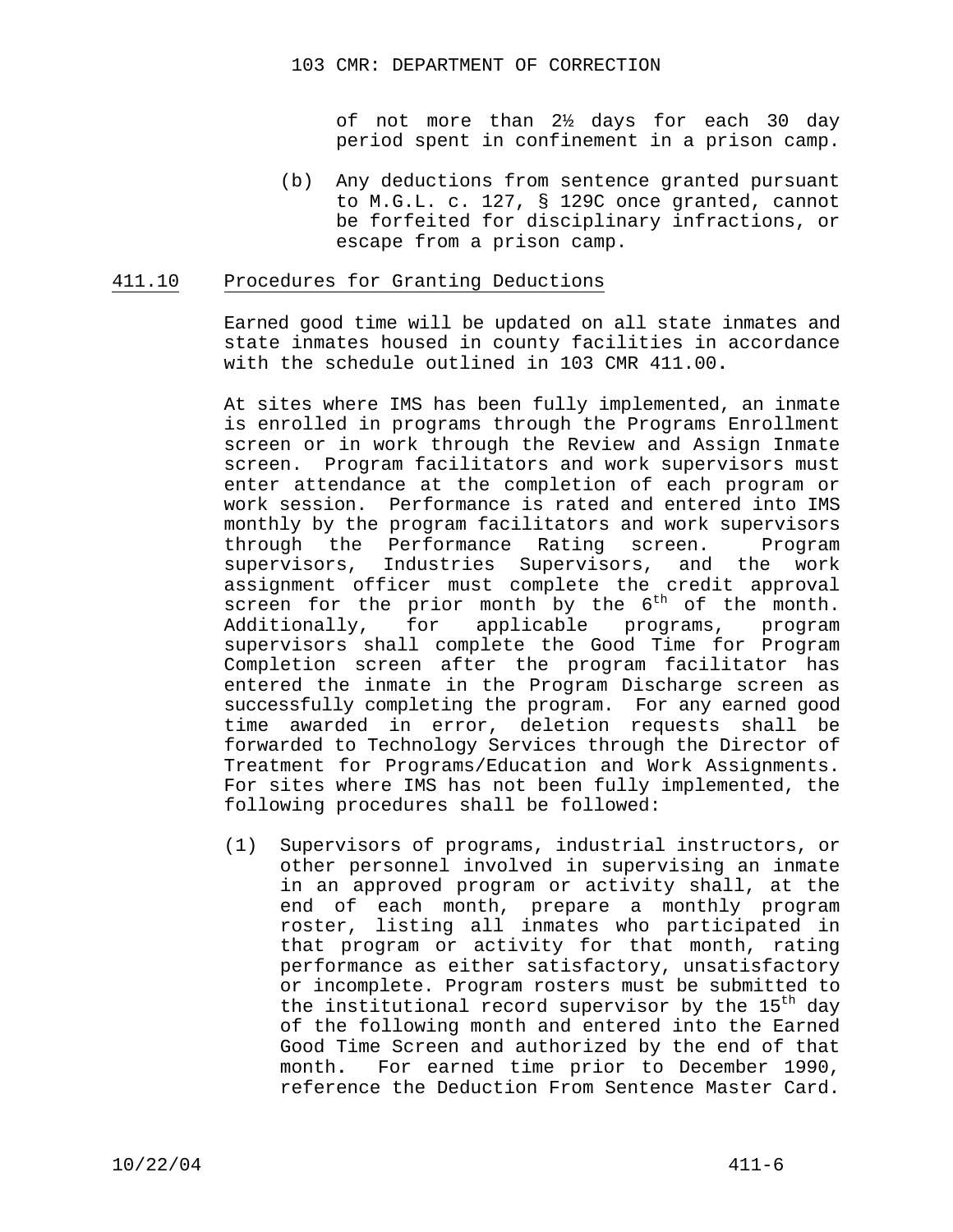- (2) The institutional records supervisor, or designated staff shall provide an accurate Deduction from Sentence report for each inmate at least annually. This information may be provided at more frequent intervals at the discretion of the superintendent or a designee. Each time an inmate is given an updated Deduction from Sentence report, or other accurate date computation printout, it shall be documented in the Deduction from Sentence Tracking Log screen.
- (3) Whenever an inmate transfers to a county correctional facility, an earned time report must be issued, accompany the transfer and will list all outstanding deductions for programs and activities in which the inmate has participated satisfactorily.
- (4) Subsequent earned time awarded to state inmates in county facilities shall be awarded in accordance with 103 CMR 411.00, submitted to the county, interstate and federal manager in the form of an approved roster and entered into the computer system. On at least an annual basis the county facility will be issued a computerized Deduction from Sentence report for each inmate. Each time an inmate is given an updated Deduction from Sentence report, or other accurate date computation printout, it shall be documented in the Deduction from Sentence Tracking Log screen.
- (5) The institutional records supervisor or designee**,**  shall at least 60 days prior to the projected discharge date of the inmate submit to the superintendent or a designee a projected discharge date which includes deductions for programs and activities in which the inmate participated satisfactorily while confined.For purposes of 103 CMR 411.00 the projected discharge date shall be computed by determining either the maximum date of discharge with adjustments for M.G.L. c. 127 § 129C (camp time) and § 129D (earned) deductions or the good conduct discharge date with adjustments for M.G.L. c. 127, § 129(statutory good time), c.127, § 129C(camp time), § 129D (earned) deductions, and forfeitures under M.G.L. c. 127, § 129.
- (6) An inmate may earn good time for the final month of incarceration not to reduce the final discharge date below the  $15<sup>th</sup>$  day of the month of discharge,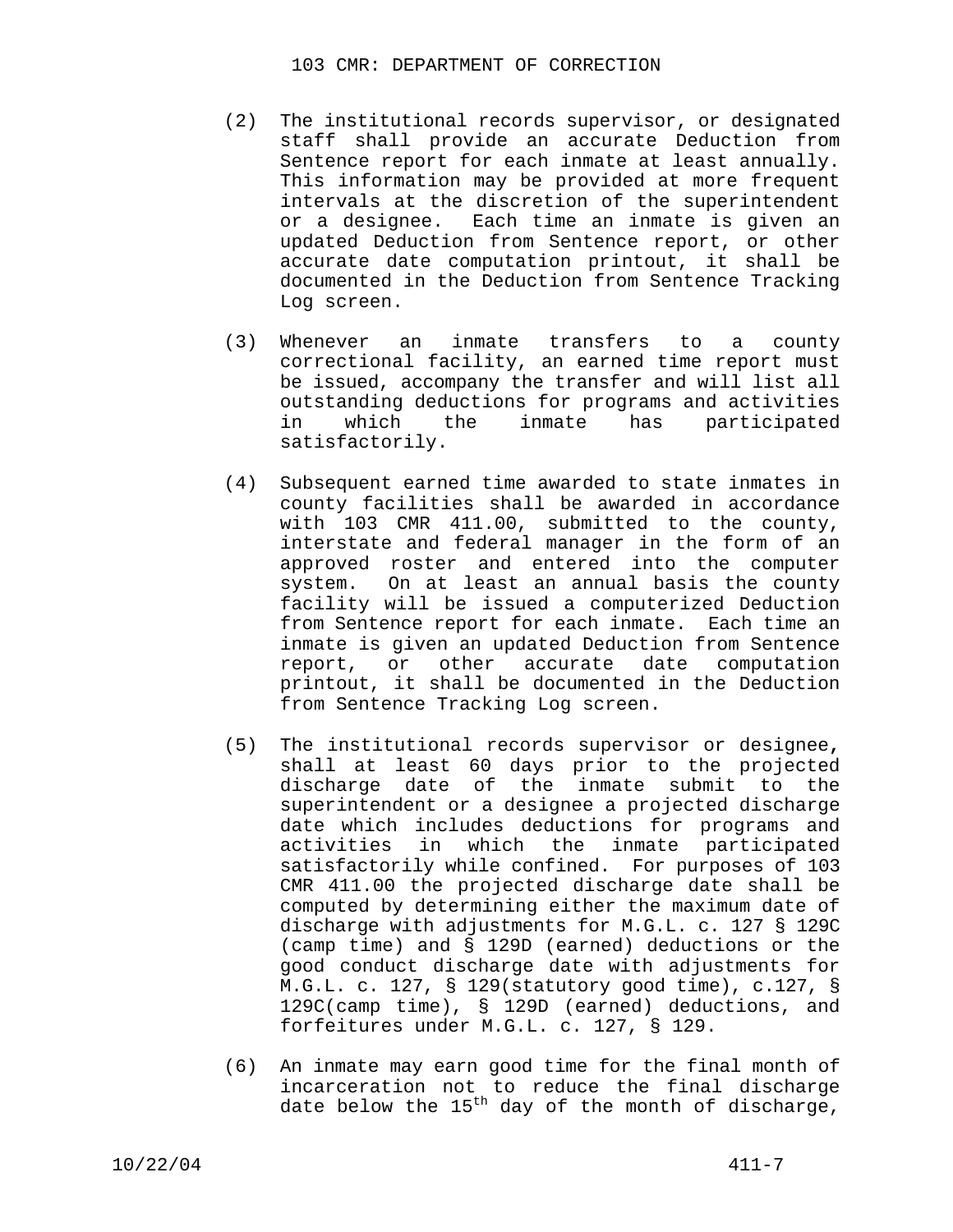#### 103 CMR: DEPARTMENT OF CORRECTION

presuming that the inmate will continue satisfactory participation in present activities and programs. Although processed**,** these credits will only be applied to the inmate's sentence upon confirmation of satisfactory participation in the activity or program. These credits shall be noted in the Process Order screen - Discharge Information tab in the "other" field. This should be considered the inmate's projected discharge date in the Preliminary List Query screen.

- (7) In the event that an inmate challenges any deductions from sentence as recorded on the Deduction from Sentence or other date computation report the inmate may submit a written request for reconsideration. The request for reconsideration must be submitted within ten business days from the date or receipt of the Deduction from Sentence or other date computation report**.** Any request for reconsideration must be submitted to the records supervisor at the institution where the earned time is claimed to have been earned.
- (8) Notwithstanding the fact that an inmate serving a life sentence shall not be granted deductions from his sentence unless the sentence is commuted or otherwise revised to a term of years, 103 CMR 411.10(1) through 411.10 (7) shall apply. Any deductions granted shall be kept in the inmate's file and may only be credited if such sentence is commuted or otherwise revised to a term of years.

# 411.11 Computation

- (1) Deductions from sentence granted under 103 CMR 411.00 shall reduce the maximum sentence of the inmate and where the inmate is also serving a minimum sentence, such minimum sentence, unless prohibited by Massachusetts General Laws.
- (2) Deductions from sentence under M.G.L. c. 127, §§ 129C and 129D, once earned, shall not be forfeited.

# 411.12 Deductions for Inmates Confined in Facilities Other than State Correctional Facilities

An inmate of a state correctional facility who has been transferred to a correctional facility operated by the federal government, or another state, may be granted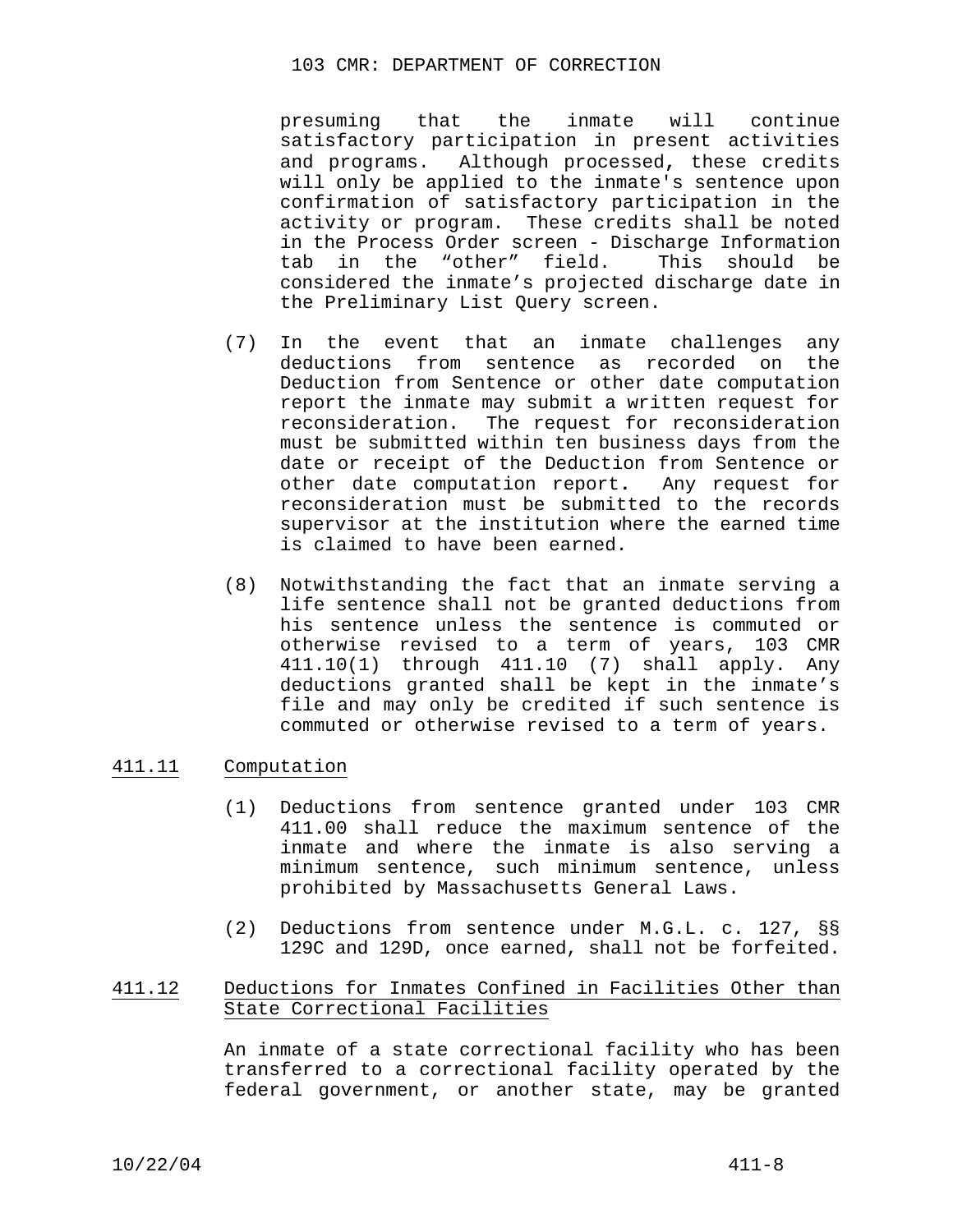deductions from sentence as listed below:

- (1) Inmates may receive deductions for work, education, or vocation programs provided participation is documented by the receiving state on a progress report.
- (2) Inmates may receive deductions for programs in the receiving state only if the program is staff monitored, staff coordinated, and attendance is taken. Further, the program cannot be predominately social in nature and the program should be assessed as to its service to inmates or the community.
- (3) The responsible staff person shall request the administrator of the other correctional facility operated by the federal government or another state to recommend, where such administrator deems appropriate, that a deduction from sentence be granted via progress report. A written program summary may be required prior to awarding deductions from sentence.
- (4) The responsible staff person shall record the number of sentence deductions of the inmate into the IMS. (Note: County, Federal and Interstate Unit is responsible for inmates transferred via the Federal Agreement, New England, or Interstate Corrections Agreement; the sending site is responsible for inmates transferred via Interstate Agreement on Detainers; the committing site is responsible for inmates serving concurrent Massachusetts sentences.)

## 411.13 Emergencies

Whenever in the opinion of the Commissioner, Deputy Commissioner, or the Superintendent of a state correctional institution, an emergency exists which requires suspension of all or part of 103 CMR 411.00**,** the suspension may be authorized, provided, that any such suspension over 48 hours must be authorized by the Commissioner.

# 411.14 Responsible Staff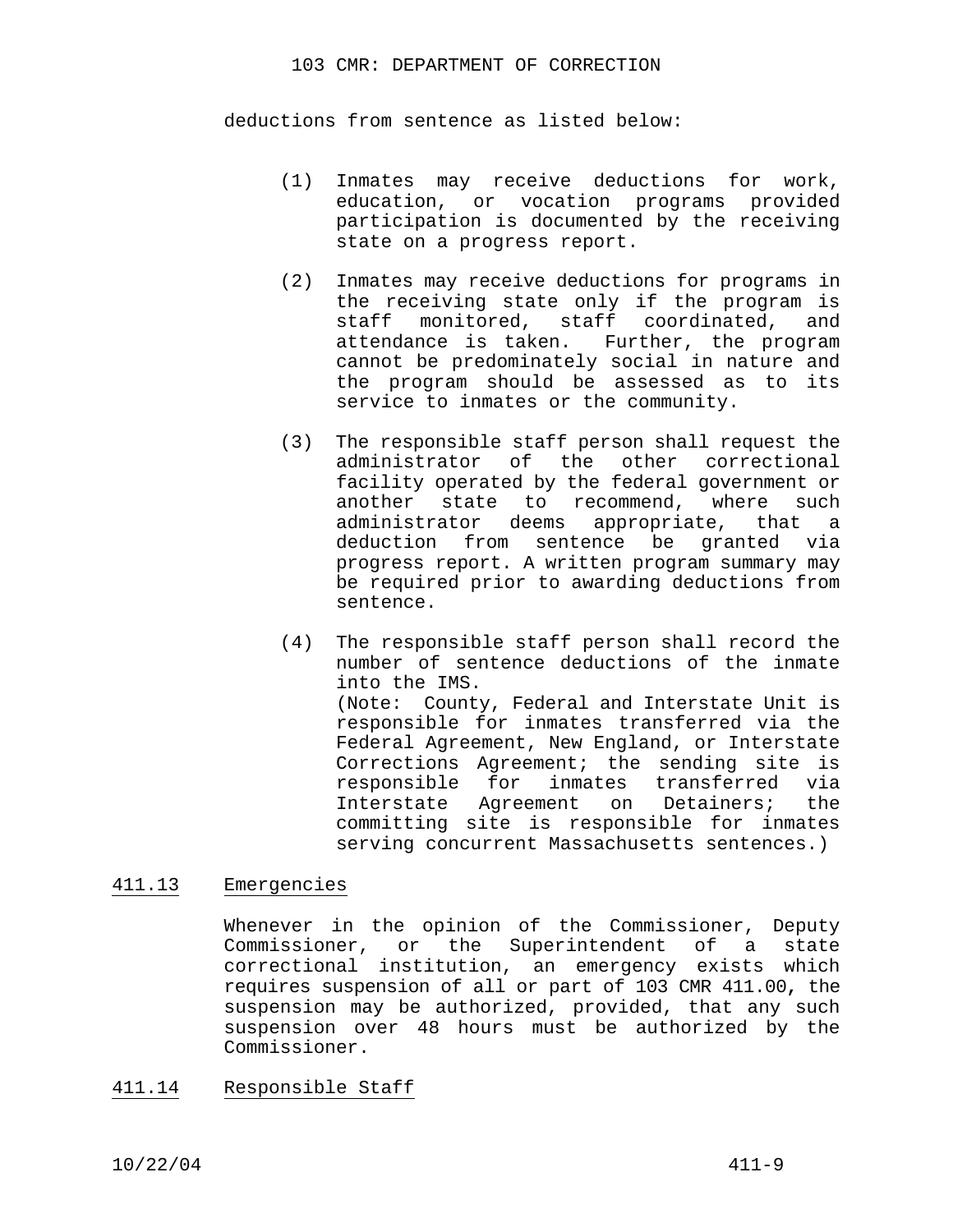- (1) The Commissioner shall be responsible for implementing and monitoring 103 CMR 411.00 throughout the Department.
- (2) Each superintendent or a designee shall be responsible for the implementation of 103 CMR 411.00 and for the development of any and all necessary and appropriate institutional policies and procedures.

## 411.15 Annual Review

103 CMR 411.00 shall be reviewed at least annually by the Commissioner or a designee. The party or parties conducting the review shall develop a memorandum to the Commissioner with a copy to the Central Policy File indicating that the review has been completed. Recommendations for revisions, additions or deletions shall be included.

## 411.16 Severability

If any article, section, subsection, sentence, clause or phrase of 103 CMR 411.00 is for any reason held to be unconstitutional, contrary to statute, in excess of the authority of the Commissioner, or otherwise inoperative, such decision shall not affect the validity of any other article, section, subsection, sentence, clause or phrase of 103 CMR 411.00.

## REGULATORY AUTHORITY

 103 CMR 411.00: M. G. L. c.127, §§ 129, 129C and 129D and c. 124, §**§** l (j) and (q).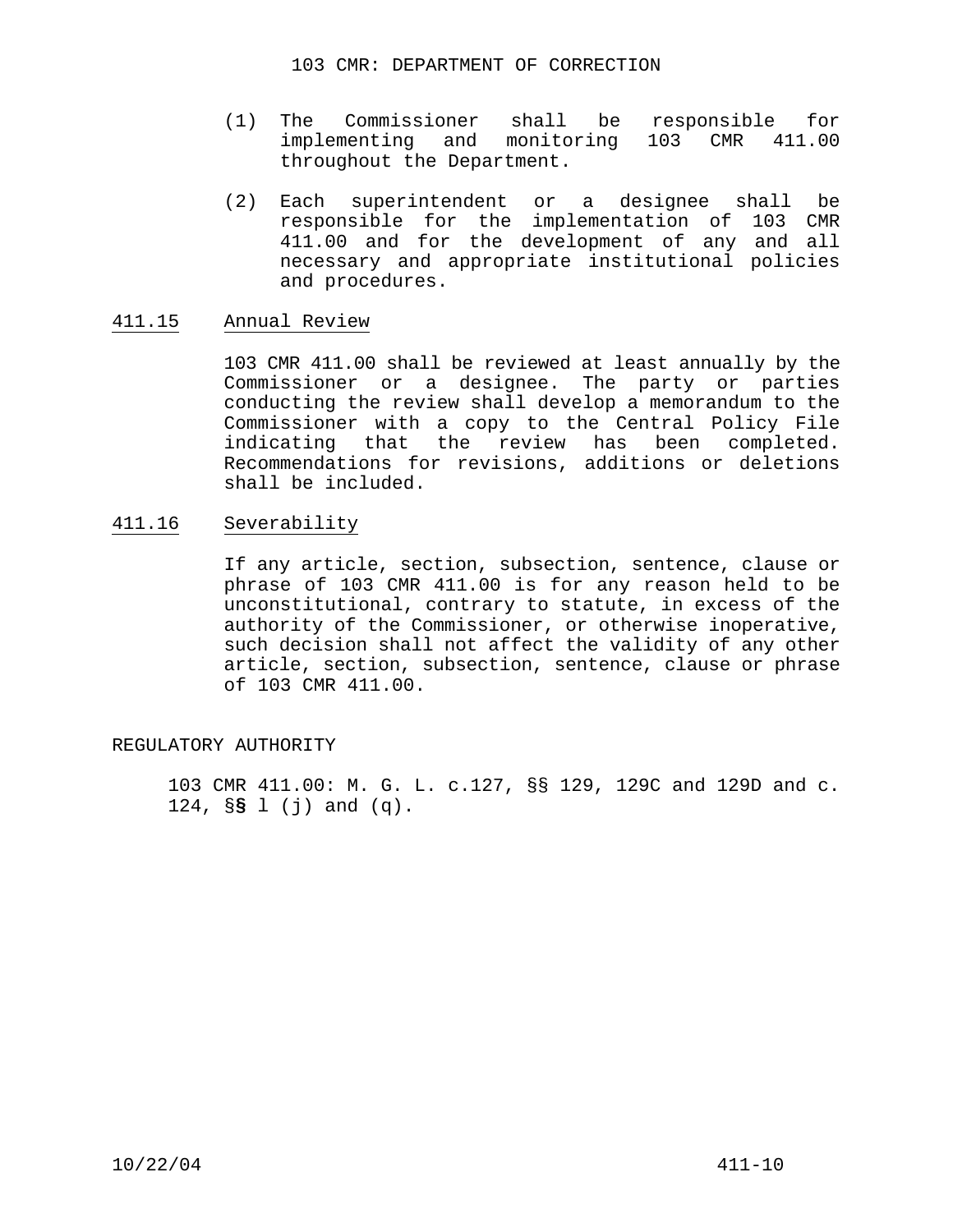TO:

# FR: Records Department

# RE: Program Approval for Inmates in Other Jurisdictions **Inmate Name: Other Jurisdiction Identification Number: Massachusetts Identification Number:**

#### DT:

The above referenced inmate is currently serving a Massachusetts sentence. It is the policy of the Massachusetts Department of Correction to approve programs in advance of awarding earned good time. In order for the Massachusetts Department of Correction to properly credit him/her with any owed earned good time it is respectfully requested that the following information be provided.

## Program Name:

- 1. Is the program staff run, monitored and coordinated? YES NO
- 2. Is attendance taken? YES\_\_\_\_\_\_ NO\_\_\_\_\_
- 3. Is the program primarily social in nature? YES\_\_\_\_\_ NO\_\_\_\_\_
- 4. Is the program believed to be of service to inmates or the community? YES\_\_\_\_\_ NO\_\_\_\_\_

## **\*\*\*\*\*Please attach to this form a program description.** \*\*\*\*\*

|      | Your assistance in this process is greatly appreciated. If you |  |  |                              |  |        |  |      |  |                |
|------|----------------------------------------------------------------|--|--|------------------------------|--|--------|--|------|--|----------------|
| have | questions,                                                     |  |  | please                       |  | direct |  | them |  | T.O            |
|      |                                                                |  |  |                              |  |        |  |      |  | can be reached |
| at   | mailed to:                                                     |  |  | The information may faxed to |  |        |  |      |  | nr.            |

**Name/Department Institution Name Address**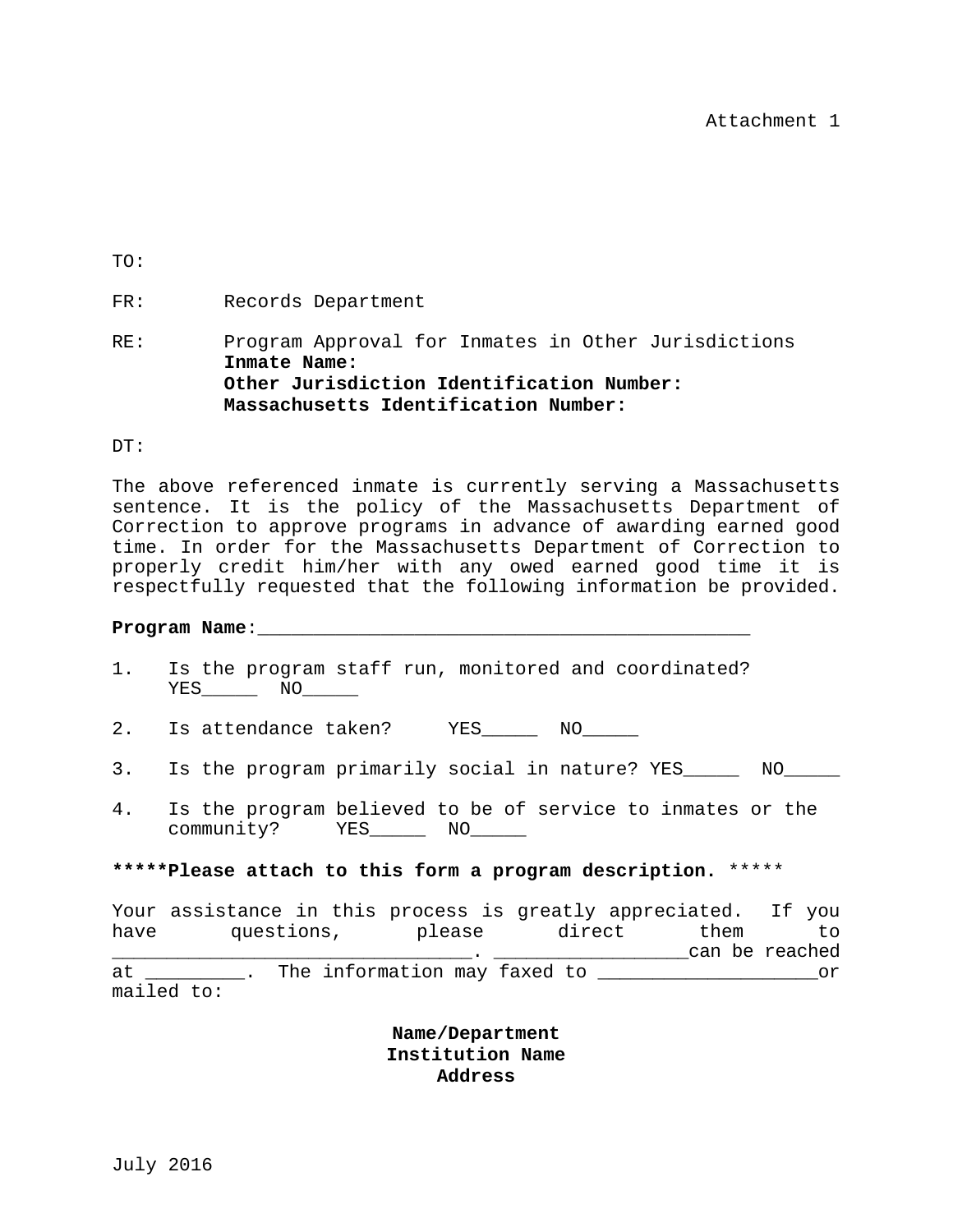TO:

FR: Records Department

RE: Education Approval for Inmates in Other Jurisdictions **Inmate Name: Other Jurisdiction Identification Number: Massachusetts Identification Number:** 

DT:

Inmate \_\_\_\_\_\_\_\_\_\_\_\_\_\_\_\_\_\_\_\_\_\_\_\_\_\_ is currently serving a Massachusetts sentence. In order for the Massachusetts Department of Correction to properly credit him/her with any owed earned good time it is respectfully requested that the following information be provided.

It is the policy of the Massachusetts Department of Correction to validate education programs in advance of awarding earned good time. In an effort to properly credit the inmate, please respond to the following questions:

## Education Program Name:

- 1. Is the educational program staff run, monitored and coordinated? YES\_\_\_\_\_ NO\_\_\_\_\_
- 2. Is attendance taken? YES\_\_\_\_\_ NO\_\_\_\_\_
- 3. Is there an evaluation component? YES\_\_\_\_\_ NO\_\_\_\_\_
- 4. Are there start and stop dates to the education program? YES\_\_\_\_\_ NO\_\_\_\_\_

Please attach to this form an education program description. This is needed so that the Massachusetts Department of Correction can properly approve the education program for credit. Your assistance in this process is greatly appreciated. If you have questions, please direct them to \_\_\_\_\_\_\_\_\_\_\_\_\_\_\_\_\_\_\_\_\_\_\_\_\_\_\_\_\_\_\_\_\_\_\_\_\_\_\_\_\_\_\_. \_\_\_\_\_\_\_\_\_\_\_\_\_\_\_\_\_\_\_\_\_\_\_ can be reached at\_\_\_\_\_\_\_\_\_\_\_\_\_\_\_\_\_\_\_\_\_\_\_\_.

July 2016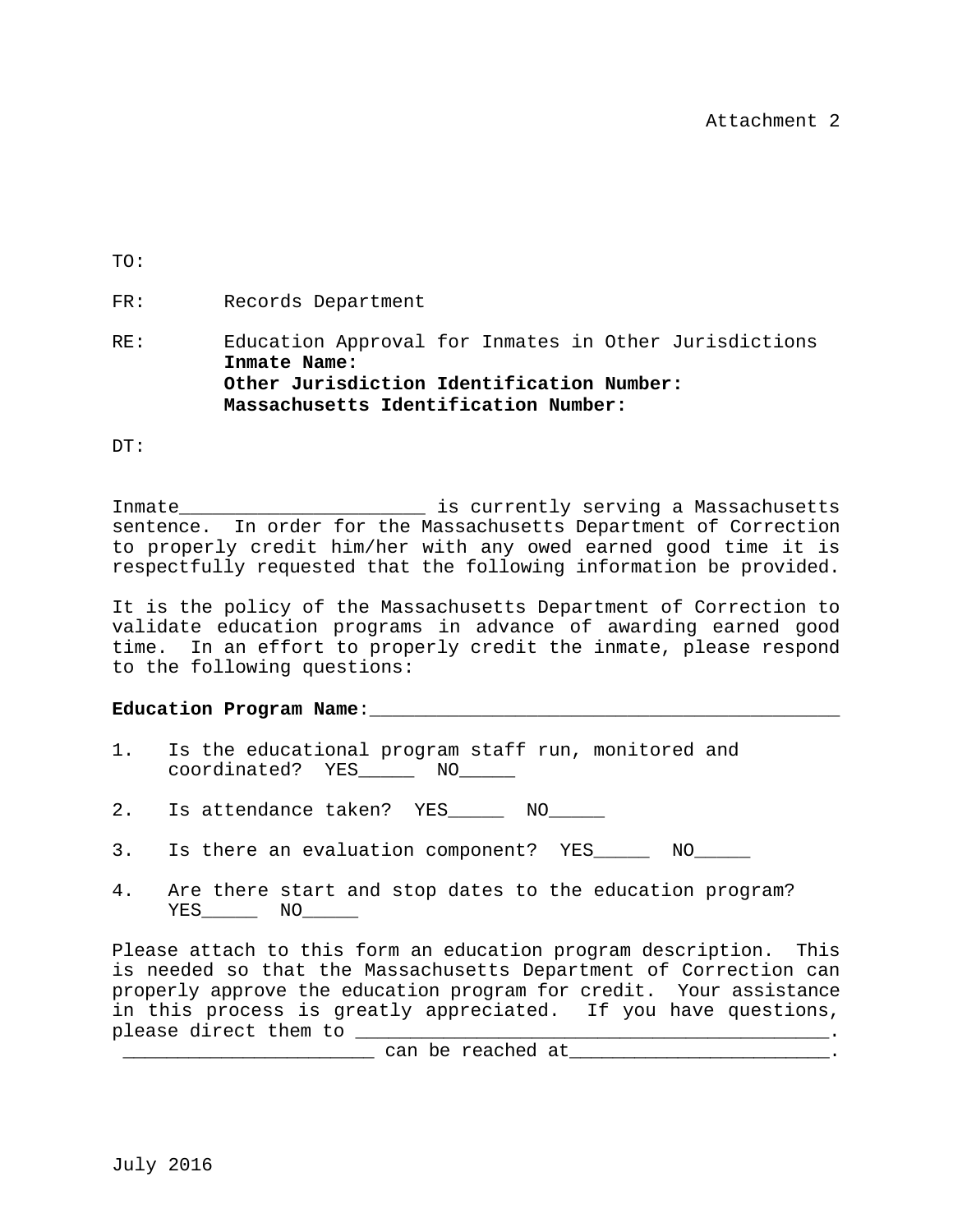# Commonwealth of Massachusetts Department of Correction Standard Operating Procedures Attachment to 103 CMR 411, Deduction from Sentence Procedures for Deductions

I. Purpose

The purpose of this document is to establish procedures for the deduction of earned good time ("EGT") from an inmate's sentence for satisfactory performance in an approved activity.

- II. Deductions
	- A. Per M.G.L. c. 127, §129D, the Superintendent or designee, Director of Inmate Education and Training or designee, Director of Community Work Crews Central Division or designee, or the Central Date Computation Unit ("CDCU") may deduct a maximum of ten (10) days per month from an inmate's sentence for satisfactory performance in an approved activity in any of the following categories:
		- 1. Employment Programs: The Superintendent, their designee or CDCU may grant deductions totaling not more than five (5) days per month to an inmate who has satisfactorily performed in an employment program(s) approved by the Commissioner or designee.
		- 2. Education Programs: The Director of Education and Training, their designee, or CDCU may grant deductions totaling not more than five (5) days per month for each program to an inmate who has satisfactorily performed in an<br>educational program(s) approved by the educational program(s) Commissioner or designee.
		- 3. Vocation Trainings: The Director of Inmate Education and Training, their designee, or CDCU may grant deductions totaling not more than five (5) days per month for each training to an inmate who has satisfactorily performed in a vocation training(s) approved by the Commissioner or designee.
		- 4. Programs: The Superintendent, their designee, or CDCU may grant deductions totaling not more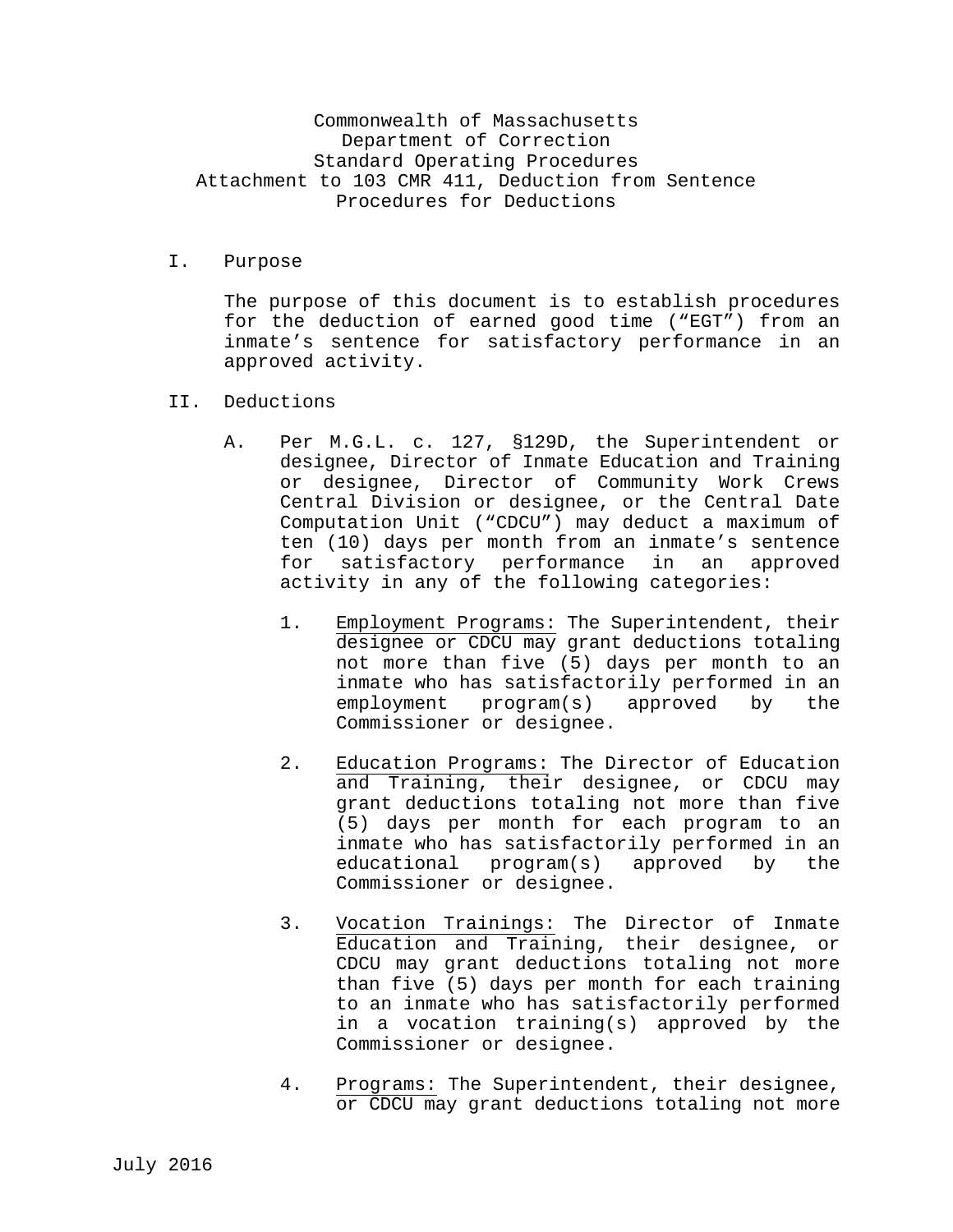than five (5) days per month for each program to an inmate who has satisfactorily performed in a program approved by the Commissioner or designee.

- 5. Pre-Release Program: For the satisfactory conduct of an inmate confined on pre-release status, the Superintendent, their designee or CDCU may grant a monthly deduction in the Program category of not more than two-and-onehalf (2.5) days for time spent in confinement on pre-release status.
- B. To earn deductions for one month participation, an inmate shall participate in the activity for at least eighty percent (80%) of the duration of the activity for the respective month as well as perform all requirements of the activity.
	- 1. An offender may be assigned additional out of class work in lieu of an excused absence however this should be an exception and not the rule.
- C. Per M.G.L. c. 127, §129D, the Superintendent, their designee, The Director of Inmate Education and Training, their designee, or CDCU may grant a deduction of ten (10) days Boost Time in a given month where the inmate has demonstrated competency in an activity approved by the Commissioner for Boost Time by means of completing and passing an activity-provided exam or by a Panel review which measures competency. The activity must be at least six (6) months in duration and Boost Time, if awarded, shall be awarded during the same month of successful completion after the inmate has demonstrated competency in the respective activity. Boost Time cannot be awarded during the last three (3) months of an inmate's incarceration.
- D. Camp Time For the satisfactory conduct of an inmate confined in a prison camp, the institutional Records Manager or CDCU may grant a monthly deduction from sentence of not more than two-andone-half (2.5) days for time spent in confinement in a prison camp per M.G.L. c.127, §129C.
- E. Any deductions from sentence earned pursuant to M.G.L. c.127, § 129C and 129D, once granted, cannot be forfeited for disciplinary infractions.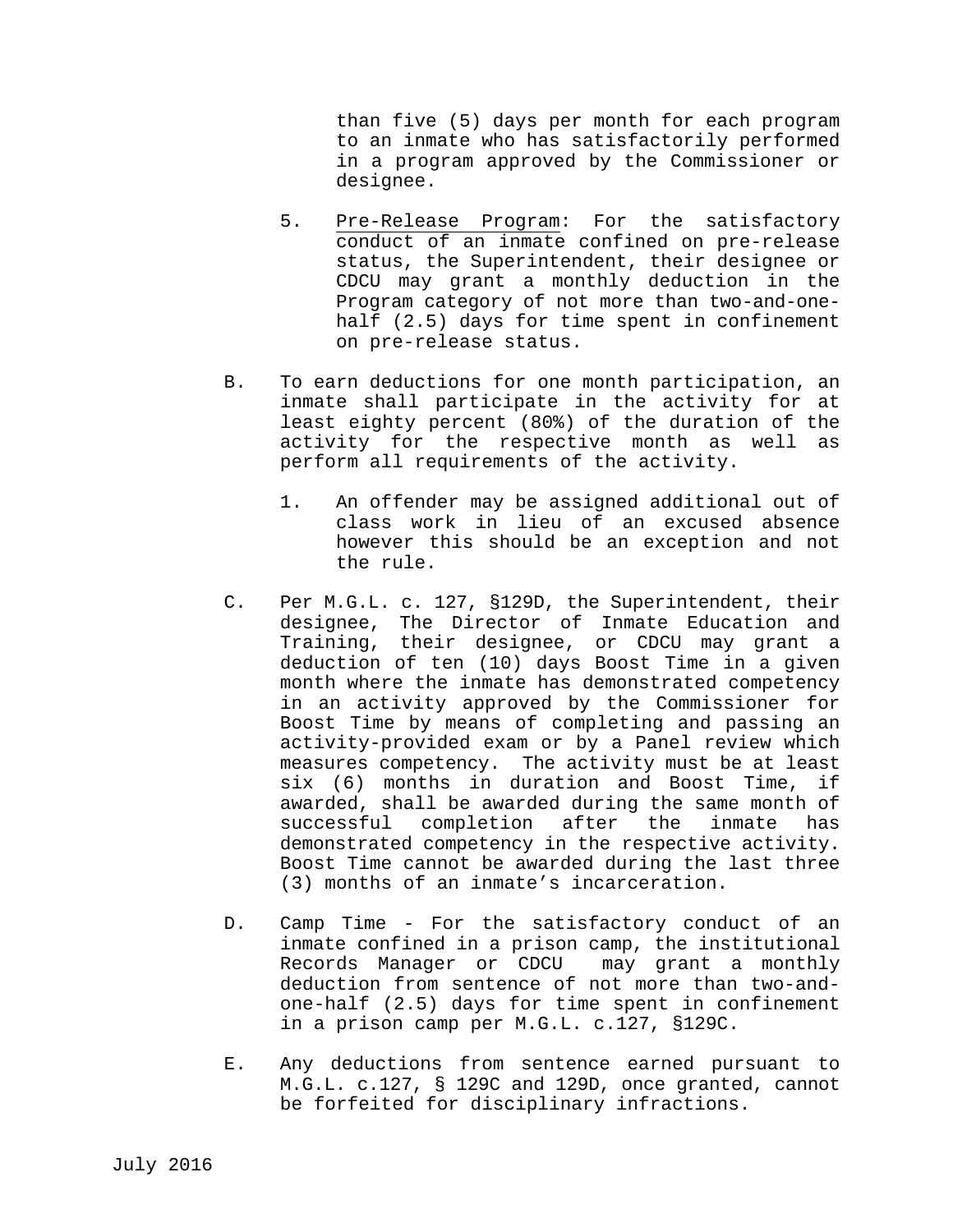- F. In the event that an inmate challenges any deductions from sentence or Earned Good Time History Report the inmate may submit a written request for reconsideration. The request for reconsideration must be submitted within thirty (30) days from the date of receipt of the Deduction from Sentence or Earned Good Time History Report first listing the challenged deduction and/or program for which a deduction was not granted. The written request must be sent to the appropriate department, Work Assignment Officer, Director of Treatment or School Principal of the institution where the earned good time is claimed to have been earned.
- III. EGT for Activities Participated in During Final Three (3) Months of Incarceration

An inmate may be awarded EGT for activities participated in during the final three (3) months of incarceration, as the Superintendent/designee, Director of Inmate Education and Training/designee, the Director of Community Work Crews Central Division/designee or CDCU shall presume that the inmate will continue to satisfactorily participate in current activities as part of the inmate's re-entry/discharge planning process. The Director of the Central Date Computation Unit or designee will presume EGT for the inmate's last three (3) months of incarceration based on the amount of EGT awarded for activities during the previous month. Inmates may enroll in additional activities in the last three (3) months of their incarceration; however they may be awarded EGT solely based on the previous months activities, not for the additional activities participated in during the last three (3) months of their incarceration. Boost Time shall not be awarded during the last three (3) months of the inmate's incarceration.

Superintendents or designee(s), the Division of Inmate Education and Training or designee(s), and the Director of Community Work Crews Central Division or designee, shall be responsible for the monitoring of inmate compliance with respect to the eighty percent (80%) threshold as stated above at II.B;

1. The Superintendent or designee may recommend EGT for inmates who successfully complete institutional work assignments, facility and work crews under